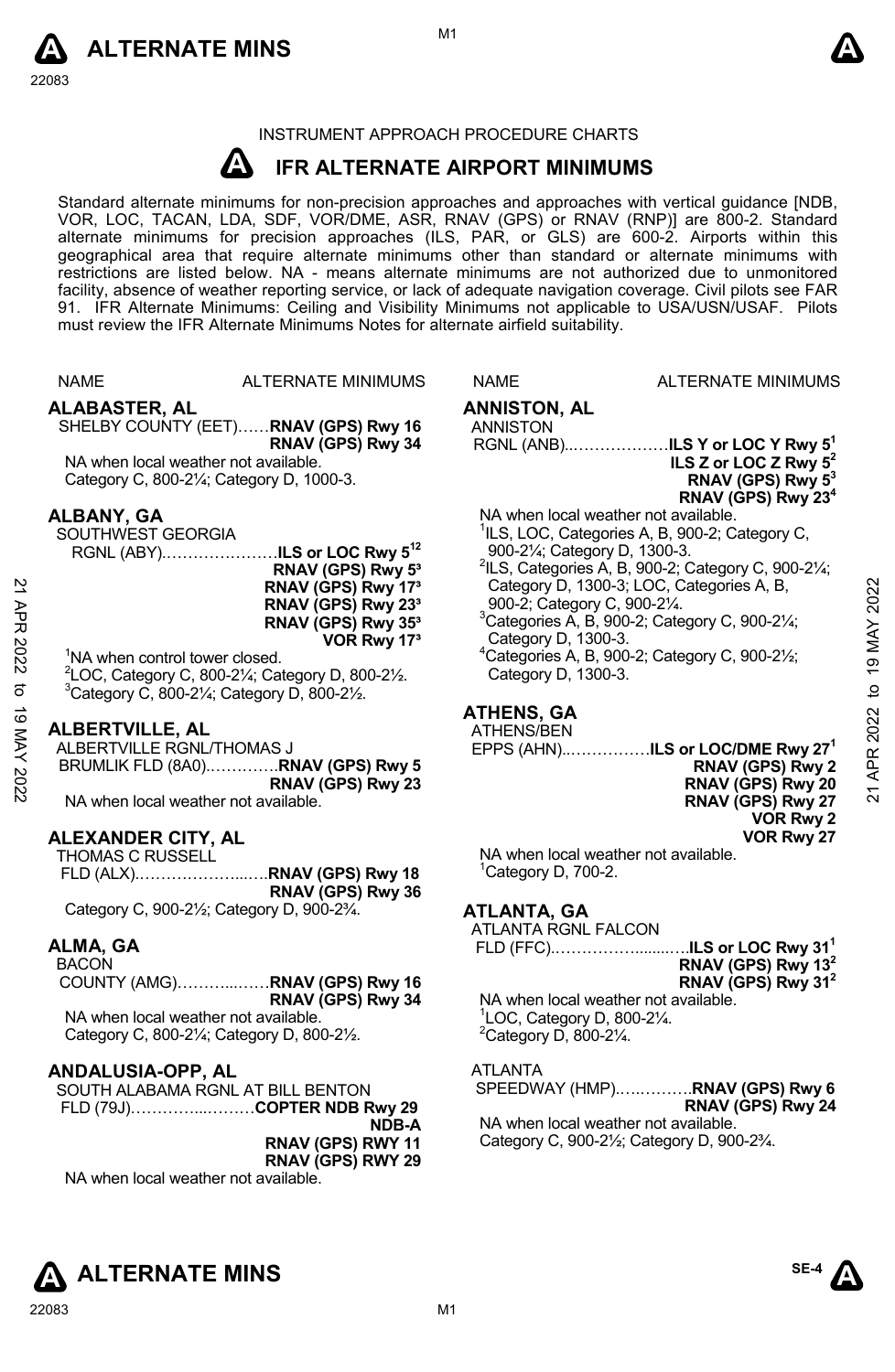

|                       | NAME                                                                                            | ALTERNATE MINIMUMS                                                             | NAME                                                          | <b>ALTERNATE MINIMUMS</b>                                                   |  |
|-----------------------|-------------------------------------------------------------------------------------------------|--------------------------------------------------------------------------------|---------------------------------------------------------------|-----------------------------------------------------------------------------|--|
|                       | ATLANTA, GA (CON'T)                                                                             |                                                                                |                                                               |                                                                             |  |
|                       | COBB COUNTY INTL/MCCOLLUM                                                                       |                                                                                | AUBURN, AL<br>AUBURN UNIVERSITY                               |                                                                             |  |
|                       |                                                                                                 |                                                                                |                                                               | RGNL (AUO)ILS or LOC Rwy 36 <sup>12</sup>                                   |  |
|                       |                                                                                                 | RNAV (GPS) Rwy 93                                                              |                                                               | RNAV (GPS) Rwy 11 <sup>3</sup>                                              |  |
|                       |                                                                                                 | RNAV (GPS) Rwy 27 <sup>4</sup>                                                 |                                                               | RNAV (GPS) Rwy 18 <sup>3</sup>                                              |  |
|                       |                                                                                                 | VOR/DME Rwy 9 <sup>5</sup>                                                     |                                                               | RNAV (GPS) Rwy 29 <sup>3</sup>                                              |  |
|                       | NA when local weather not available.                                                            |                                                                                |                                                               | RNAV (GPS) Rwy 36 <sup>3</sup>                                              |  |
|                       | NA when control tower closed.<br>${}^{2}$ LOC, Categories C, D, 1200-3.                         |                                                                                | <sup>1</sup> NA when local weather not available.             | VOR-A <sup>3</sup>                                                          |  |
|                       | <sup>3</sup> Categories C, D, 1200-3.                                                           |                                                                                | <sup>2</sup> LOC, Category D, 800-21/4.                       |                                                                             |  |
|                       | $4$ Categories A, B, 800-2 $\frac{1}{2}$ ;                                                      |                                                                                | $3$ Category D, 800-2 $\frac{1}{4}$ .                         |                                                                             |  |
|                       | Categories C, D, 1200-3.                                                                        |                                                                                |                                                               |                                                                             |  |
|                       | ${}^5$ Categories A, B, 900-2;                                                                  |                                                                                | <b>AUGUSTA, GA</b>                                            |                                                                             |  |
|                       | Categories C, D, 1200-3.                                                                        |                                                                                | AUGUSTA RGNL AT BUSH                                          |                                                                             |  |
|                       | <b>COVINGTON</b>                                                                                |                                                                                |                                                               | ILS or LOC Rwy 35 <sup>12</sup>                                             |  |
|                       |                                                                                                 |                                                                                |                                                               | RNAV (GPS) Rwy 17 <sup>3</sup>                                              |  |
|                       |                                                                                                 | RNAV (GPS) Rwy 10                                                              |                                                               | RNAV (GPS) Rwy 26 <sup>3</sup>                                              |  |
|                       |                                                                                                 | RNAV (GPS) Rwy 28                                                              |                                                               | RNAV (GPS) Rwy 353                                                          |  |
|                       | NA when local weather not available.                                                            |                                                                                |                                                               | RNAV (GPS) Y Rwy 8 <sup>3</sup>                                             |  |
|                       | DEKALB-                                                                                         |                                                                                | NA when local weather not available.                          | RNAV (GPS) Z Rwy $8^3$                                                      |  |
|                       |                                                                                                 | PEACHTREE (PDK)ILS or LOC Rwy 21L <sup>123</sup>                               | <sup>1</sup> NA when control tower closed.                    |                                                                             |  |
|                       |                                                                                                 | RNAV (GPS)-A <sup>4</sup>                                                      | $2$ LOC, Category D, 800-2 $\frac{1}{2}$ .                    |                                                                             |  |
|                       |                                                                                                 | RNAV (GPS) Y Rwy 21L <sup>14</sup>                                             | $3$ Category D, 800-2 $\frac{1}{2}$ .                         |                                                                             |  |
|                       | <sup>1</sup> NA when local weather not available.<br><sup>2</sup> NA when control tower closed. |                                                                                |                                                               | 2022                                                                        |  |
|                       |                                                                                                 | ${}^{3}$ LOC, Category C, 900-2 $\frac{1}{2}$ ; Category D, 1100-3.            |                                                               | DANIEL FLD (DNL)NDB Rwy 11<br>RNAV (GPS) Rwy $51$                           |  |
| 21 APR 2022           | <sup>4</sup> Category C, 900-21/ <sub>2</sub> ; Category D, 1100-3.                             |                                                                                |                                                               | RNAV (GPS) Y Rwy 11 <sup>2</sup>                                            |  |
|                       |                                                                                                 |                                                                                |                                                               | 19 MAY<br><b>VOR/DME-B</b>                                                  |  |
|                       | FULTON COUNTY EXEC/CHARLIE                                                                      |                                                                                | NA when local weather not available.                          |                                                                             |  |
|                       |                                                                                                 | BROWN FLD (FTY)ILS or LOC Rwy 8 <sup>1</sup><br>RNAV (GPS) Rwy 26 <sup>2</sup> | <sup>1</sup> Categories A, B, C, D, 1100-4.                   |                                                                             |  |
|                       |                                                                                                 | RNAV (GPS) Y Rwy 8 <sup>3</sup>                                                | <sup>2</sup> Categories C, D, 1000-3.                         |                                                                             |  |
| $202\lambda$ VM 61 03 | <sup>1</sup> LOC, Categories A, B, 900-2; Category C,                                           |                                                                                | <b>BAINBRIDGE, GA</b>                                         | APR 2022 to                                                                 |  |
|                       | 900-2 <sup>3</sup> / <sub>4</sub> ; Category D, 900-3.                                          |                                                                                | DECATUR COUNTY INIDUSTRIAL                                    |                                                                             |  |
|                       | <sup>2</sup> Category C, 900-2 $\frac{3}{4}$ ; Category D, 900-3.                               |                                                                                |                                                               | AIR PARK (BGE) RNAV (GPS) Rwy 9<br>$\overline{21}$                          |  |
|                       | <sup>3</sup> Categories A, B, 900-2; Category C, 900-23/4;                                      |                                                                                |                                                               | RNAV (GPS) Rwy 27                                                           |  |
|                       | Category D, 900-3.                                                                              |                                                                                | NA when local weather not available.<br>Category D, 800-21/4. |                                                                             |  |
|                       | HARTSFIELD - JACKSON ATLANTA                                                                    |                                                                                |                                                               |                                                                             |  |
|                       |                                                                                                 |                                                                                | <b>BAY MINETTE, AL</b>                                        |                                                                             |  |
|                       |                                                                                                 | LOC, Category C, 800-21/4; Category D, 800-21/4.                               | <b>BAY MINETTE</b>                                            |                                                                             |  |
|                       |                                                                                                 |                                                                                |                                                               |                                                                             |  |
|                       | <b>NEWNAN COWETA</b>                                                                            | COUNTY (CCO)ILS or LOC Rwy 33 <sup>1</sup>                                     | NA when local weather not available.                          | RNAV (GPS) Rwy 26                                                           |  |
|                       |                                                                                                 | RNAV (GPS) Rwy 15                                                              |                                                               |                                                                             |  |
|                       |                                                                                                 | RNAV (GPS) Rwy 33                                                              | <b>BIRMINGHAM, AL</b>                                         |                                                                             |  |
|                       | NA when local weather not available.                                                            |                                                                                | BIRMINGHAM-SHUTTLESWORTH                                      |                                                                             |  |
|                       | <sup>1</sup> NA when FBO closed.                                                                |                                                                                |                                                               | INTL (BHM)RNAV (GPS) Rwy 36 <sup>1</sup>                                    |  |
|                       | PAULDING NORTHWEST                                                                              |                                                                                |                                                               | RNAV (GPS) Y Rwy $62$                                                       |  |
|                       |                                                                                                 | ATLANTA (PUJ)ILS or LOC Rwy 31 <sup>1</sup>                                    | <sup>2</sup> Category D, 900-21/4.                            | <sup>1</sup> Categories A, B, 900-2; Categories C, D, 900-2 $\frac{1}{2}$ . |  |
|                       |                                                                                                 | RNAV (GPS) Rwy 31                                                              |                                                               |                                                                             |  |
|                       | NA when local weather not available.                                                            |                                                                                | <b>BLAKELY, GA</b>                                            |                                                                             |  |
|                       | <sup>1</sup> NA when Terminal Bldg closed.                                                      |                                                                                |                                                               | EARLY COUNTY (BIJ)RNAV (GPS) Rwy 5                                          |  |
|                       |                                                                                                 |                                                                                |                                                               | RNAV (GPS) Rwy 23<br>NA when local weather not available                    |  |
|                       |                                                                                                 |                                                                                |                                                               |                                                                             |  |

M<sub>2</sub>

# **AUGUSTA, GA**

| ILS or LOC Rwy 35 <sup>12</sup> |
|---------------------------------|
| RNAV (GPS) Rwy 17 <sup>3</sup>  |
| RNAV (GPS) Rwy 26 <sup>3</sup>  |
| RNAV (GPS) Rwy 35 <sup>3</sup>  |
| RNAV (GPS) Y Rwy 8 <sup>3</sup> |
| RNAV (GPS) Z Rwy $8^3$          |

### **BAINBRIDGE, GA**

### **BAY MINETTE, AL**

#### **BIRMINGHAM, AL**

# **BLAKELY, GA**

NA when local weather not available. Category D, 800-2½.



**SE-4**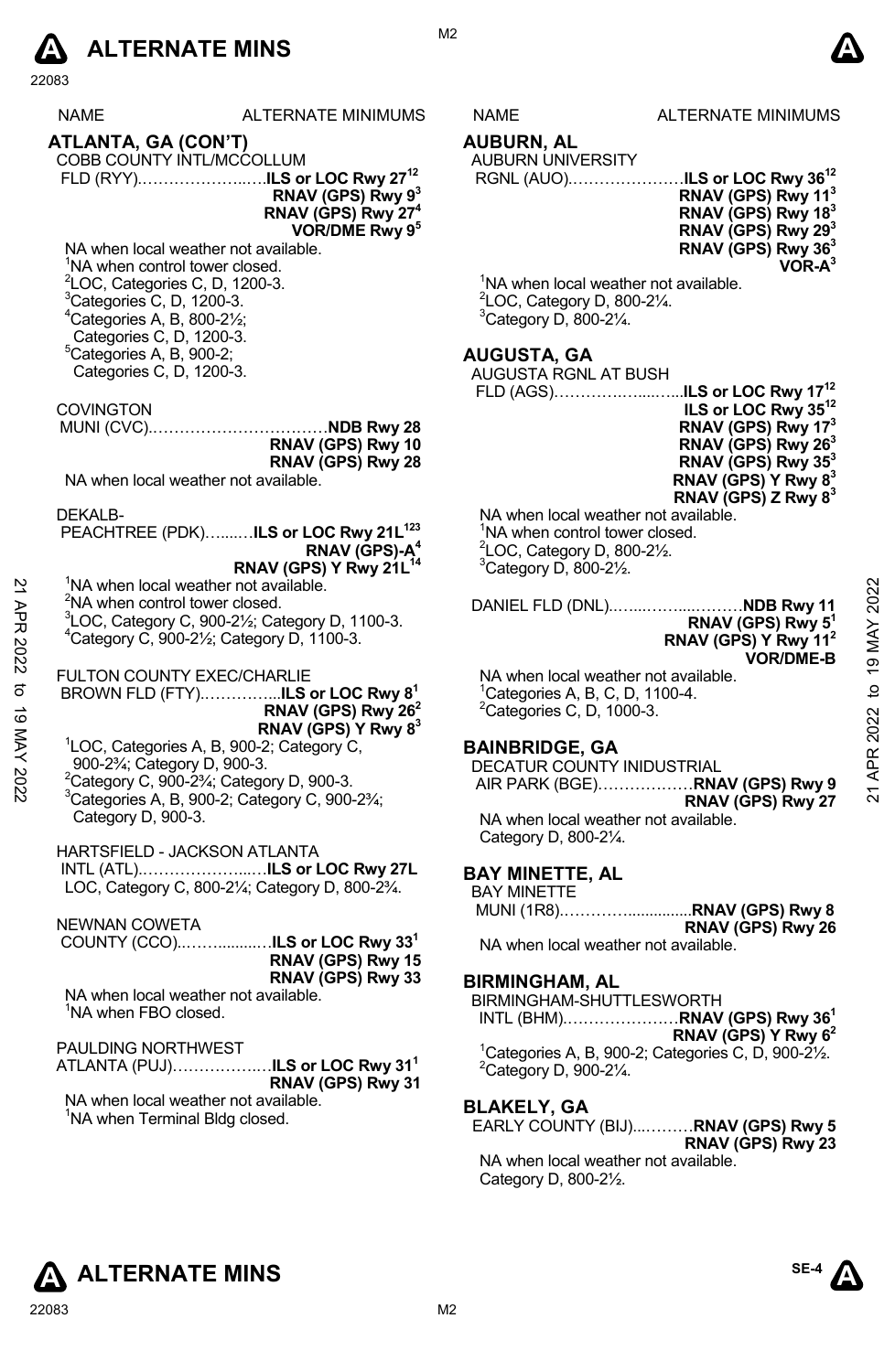

| <b>NAME</b> | <b>ALTERNATE MINIMUMS</b> |
|-------------|---------------------------|
|             |                           |

# **BRUNSWICK, GA**

BRUNSWICK GOLDEN ISLES (BQK)..………………..…**ILS or LOC Rwy 71** 

**RNAV (GPS) Rwy 72 RNAV (GPS) Rwy 252 VOR/DME-B 2** 

 $RIDDD......$ 

NA when local weather not available. 1 ILS, LOC, Category D, 800-2½.  $2$ Category D, 800-2 $\frac{1}{2}$ .

#### **BUTLER, GA**

#### BUTLER

 MUNI (6A1)……………….……**RNAV (GPS) Rwy 1 RNAV (GPS) Rwy 19**  Category D, 800-2¼.

**CANON, GA**  FRANKLIN-HART (18A)....…..**RNAV (GPS) Rwy 81 RNAV (GPS) Rwy 26**  NA when local weather not available.

1 Category D, 800-2¼.

# **CANTON, GA**

CHEROKÉE COUNTY

|                                       | RNAV (GPS) Rwy 5 <sup>1</sup> |
|---------------------------------------|-------------------------------|
|                                       | RNAV (GPS) Rwy 23             |
| NA when local weather not available.  |                               |
| $1$ Category D, 900-2 $\frac{3}{4}$ . |                               |

#### **CARROLLTON, GA**

|      | RNAV (GPS) Rwy 5 <sup>1</sup>        | .<br>Category D, 900-23/4.           | 2022           |
|------|--------------------------------------|--------------------------------------|----------------|
| 记    | RNAV (GPS) Rwy 23                    |                                      |                |
|      | NA when local weather not available. | <b>COURTLAND, AL</b>                 | MAY            |
| 2022 | $C$ ategory D, 900-2 $\frac{3}{4}$ . | COURTLAND (9A4)RNAV (GPS) Rwy 13     |                |
|      |                                      | RNAV (GPS) Rwy 31                    | $\overline{9}$ |
| ನ    | <b>CARROLLTON, GA</b>                | Category D, 800-21/2.                | ₫              |
|      | WEST GEORGIA RGNL - O V GRAY         | NA when local weather not available. |                |
| ಕ    |                                      |                                      | 2022           |
| ⋚    | RNAV (GPS) Rwy 35                    | <b>CULLMAN, AL</b>                   |                |
| ≺    | NA when local weather not available. | <b>CULLMAN RGNL - FOLSOM</b>         |                |
|      | Category D, $900-2\frac{3}{4}$ .     |                                      | APR            |
| 2022 |                                      | RNAV (GPS) Rwy 20                    | ম              |
|      |                                      |                                      |                |

### **CARTERSVILLE, GA**

CARTERSVILLE (VPC)………**RNAV (GPS) Rwy 11 RNAV (GPS) Rwy 191 VOR-A2**

NA when local weather not available. 1 Category B, 900-2; Category C, 1000-3; Category D, 1300-3.  ${}^{2}$ Categories A, B, 900-2; Category C, 1000-3; Category D, 1300-3.

#### **CLAXTON, GA**

CLAXTON-EVANS COUNTY (CWV)……………**RNAV (GPS) Rwy 10 RNAV (GPS) Rwy 28** 

NA when local weather not available. Category C, 800-2¼; Category D, 800-2½.

### **COCHRAN, GA**

COCHRAN (48A).………....….**RNAV (GPS) Rwy 11 RNAV (GPS) Rwy 29**  NA when local weather not available.

S NAME ALTERNATE MINIMUMS

# **COLUMBUS, GA**

COLUMBUS (CSG)……………**ILS or LOC Rwy 612** 

#### **RNAV (GPS) Rwy 63 RNAV (GPS) Rwy 133 RNAV (GPS) Rwy 243 VOR-A3**

<sup>1</sup>NA when control tower closed. <sup>2</sup> LOC, Category C, 800-2¼; Category D, 1000-3.<br><sup>3</sup> Category C, 800-21⁄; Category D, 1000-2.  $3$ Category C, 800-2 $\frac{1}{4}$ ; Category D, 1000-3.

#### **CORDELE, GA**

#### CRISP COUNTY-

CORDELE (CKF)………………**RNAV (GPS) Rwy 6 RNAV (GPS) Rwy 10 RNAV (GPS) Rwy 24 RNAV (GPS) Rwy 28** 

NA when local weather not available. Category C, 800-2¼; Category D, 900-2¾.

### **CORNELIA, GA**

HABERSHAM

COUNTY (AJR)…………..…....**RNAV (GPS) Rwy 6** 

**RNAV (GPS) Rwy 24** NA when local weather not available. Category B, 900-2; Category C, 900-2½; Category D, 900-2¾.

#### **COURTLAND, AL**

### **CULLMAN, AL**

NA when local weather not available. Category D, 800-2¼.

### **DALTON, GA**

DALTON MUNI (DNN)..….....**ILS or LOC Rwy 14123 RNAV (GPS) Rwy 144 RNAV (GPS) Rwy 324**  <sup>1</sup>NA when local weather not available.

<sup>2</sup>NA when CHA APP CON closed. 3 LOC, Category D, 800-2¼. 4 Category D, 800-2¼.

# **DECATUR, AL**

PRYOR FIELD RGNL (DCU)……….……**ILS Y or LOC Y Rwy 1812 ILS Z or LOC Z Rwy 1812 RNAV (GPS) Rwy 1813 RNAV (GPS) Rwy 363**  <sup>1</sup>NA when local weather not available.

<sup>2</sup>ILS, LOC, Category C, 800-21/<sub>4</sub>; Category D, 800-2½.

 $3$ Category C, 800-2 $\frac{1}{4}$ ; Category D, 800-2 $\frac{1}{2}$ .





M3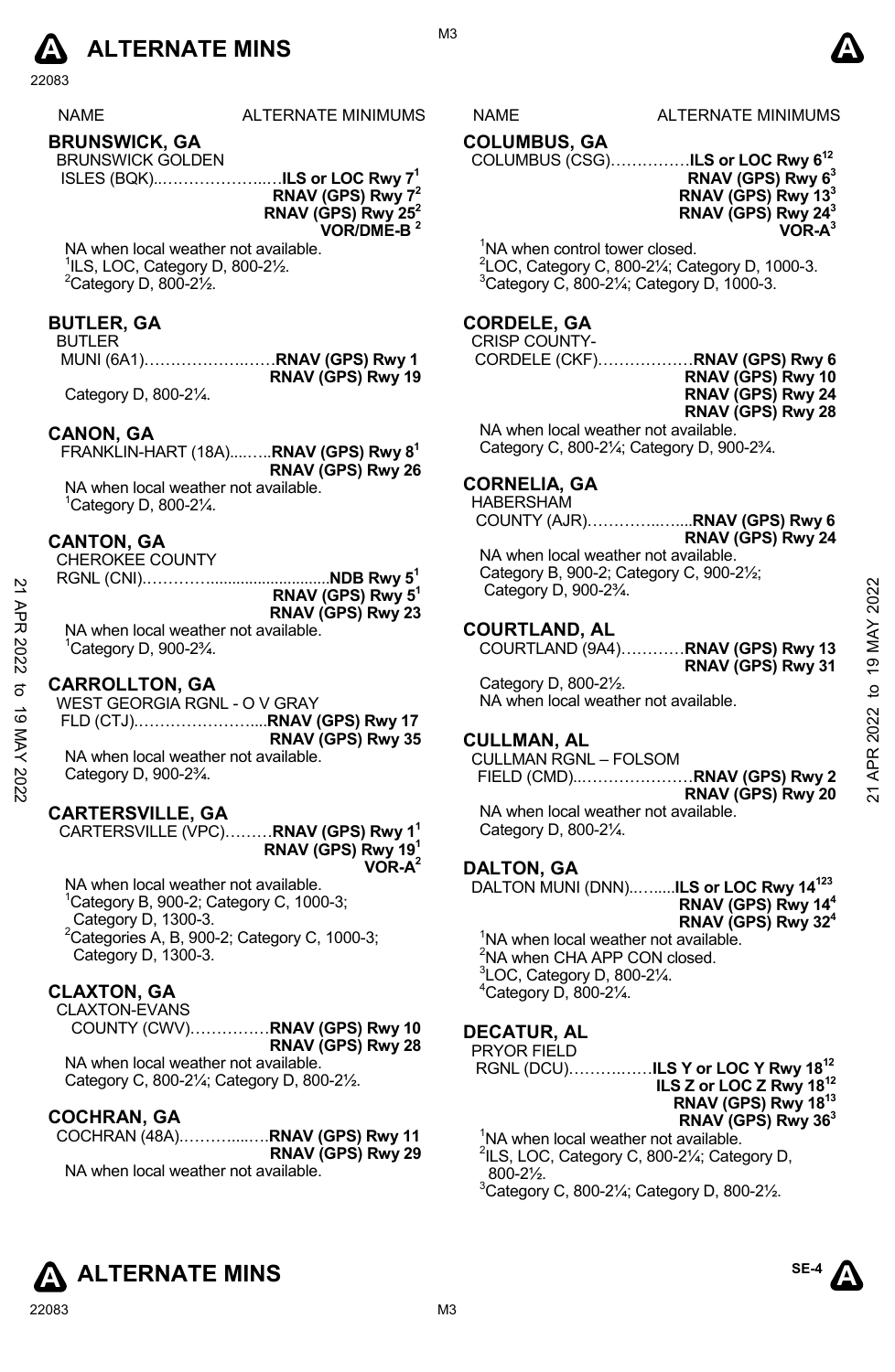

| <b>NAME</b> | ALTERNATE MINIMUM |
|-------------|-------------------|
|             |                   |

# **DEMOPOLIS, AL**

DEMOPOLIS RGNL (DYA)……………………**RNAV (GPS) Rwy 4**  NA when local weather not available.

# **DONALSONVILLE, GA**

DONALSONVILLE MUNI (17J)………...….........…**RNAV (GPS) Rwy 11 RNAV (GPS) Rwy 191 VOR-A2** 

NA when local weather not available. 1 Category D, 800-2¼. 2 Categories A, B, 1000-2; Category C, 1000-2¾; Category D, 1000-3.

#### **DOTHAN, AL**

DOTHAN RGNL (DHN)...…**COPTER VOR Rwy 361 ILS or LOC Rwy 1423 ILS or LOC Rwy 3224 VOR or TACAN Rwy 145 VOR or TACAN-A5** <sup>1</sup>NA when local weather not available.

 $2$ NA when control tower closed.  ${}^{3}$ LOC, Category D, 800-21⁄<sub>4</sub>; Category E, 800-21⁄<sub>2</sub>. LOC, Categories A, B, 900-2; Category C, 900-2½; Category D, 900-2¾; Category E, 900-3.  $5$ Category E, 800-2 $\frac{1}{4}$ .

# **DOUGLAS, GA**

#### **DUBLIN, GA**

W H 'BUD' BARRON (DBN).………………**RNAV (GPS) Rwy 2 RNAV (GPS) Rwy 20**  NA when local weather not available.

Category D, 800-2¼.

#### **EASTMAN, GA**

HEART OF GEORGIA

RGNL (EZM).……………………**ILS or LOC Rwy 21 RNAV (GPS) Rwy 2 RNAV (GPS) Rwy 20**

NA when local weather not available. <sup>1</sup>NA when control tower closed.

## **ELBERTON, GA**

ELBERT COUNTY-PATZ FIELD (EBA)..…………**RNAV (GPS) Rwy 11 RNAV (GPS) Rwy 29**  NA when local weather not available.

S NAME ALTERNATE MINIMUMS

#### **ELLIJAY, GA**

**GILMER** 

 COUNTY (49A)..…..….........…**RNAV (GPS) Rwy 3 RNAV (GPS) Rwy 21** 

Category B, 1100-2; Categories C, D, 1100-3.

# **EVERGREEN, AL**

EVERGREEN RGNL/MIDDLETON **FIELD (GZH)..........** 

| RNAV (GPS) Rwy 1 $^{\rm 1}$    |
|--------------------------------|
| RNAV (GPS) Rwy 10 <sup>2</sup> |
| RNAV (GPS) Rwy 19 <sup>1</sup> |
| RNAV (GPS) Rwy 28 <sup>1</sup> |
| <b>VOR/DME Rwy 10</b>          |
| er not available.              |

NA when local weathe 1 Category D, 800-2¼.  $2$ Category D, 900-2 $\frac{3}{4}$ .

### **FAIRHOPE, AL**

H L SONNY CALLAHAN (CQF).……………**RNAV (GPS) Rwy 1 RNAV (GPS) Rwy 19 VOR/DME-A** 

NA when local weather not available.

#### **FITZGERALD, GA**

| 2<br>ЯPR  | Category C, 900-21/ <sub>2</sub> ; Category D, 900-23/4;<br>Category E, 900-3.<br><sup>5</sup> Category E, 800-21⁄4. | .<br><b>FITZGERALD</b><br>LOC Rwy 2<br><b>NDB Rwy 2</b>                                                 |                            |
|-----------|----------------------------------------------------------------------------------------------------------------------|---------------------------------------------------------------------------------------------------------|----------------------------|
| 2022<br>ನ | <b>DOUGLAS, GA</b><br><b>DOUGLAS</b><br>MUNI (DQH)ILS or LOC Rwy 4 <sup>1</sup>                                      | RNAV (GPS) Rwy 2<br>NA when local weather not available.<br>Category C, 800-21/4; Category D, 800-21/2. | MAY<br>$\overline{9}$<br>₫ |
| ಠ<br>KAY  | RNAV (GPS) Rwy $22^2$<br><sup>1</sup> ILS, Category D, 1000-3.<br>$2$ Category D, 1000-3.                            | <b>FLORALA, AL</b><br>FLORALA MUNI (0J4)RNAV (GPS) Rwy 22<br>NA when local weather not available.       | 2022<br>≃                  |
| 2022      | <b>DUBLIN, GA</b>                                                                                                    | <b>FORT PAYNE, AL</b>                                                                                   |                            |

#### **FLORALA, AL**

# **FORT PAYNE, AL**

ISBELL FLD (4A9).………..…**RNAV (GPS) Rwy 412 RNAV (GPS) Y Rwy 223 RNAV (GPS) Z Rwy 221** 

<sup>1</sup>NA when local weather not available.  $2$ Category B, 1100-2; Category C, 1100-3. 3 Category A, 900-2; Category B, 1100-2; Categories C, D, 1100-3.

### **FORT STEWART (HINESVILLE), GA**

WRIGHT AAF (FORT STEWART)/ MIDCOAST RGNL (LHW)..…………**NDB Rwy 33R RNAV (GPS) Rwy 33R** 

NA when local weather not available.

**ALTERNATE MINS**  ${}^{\text{SE-4}}\Lambda$ 

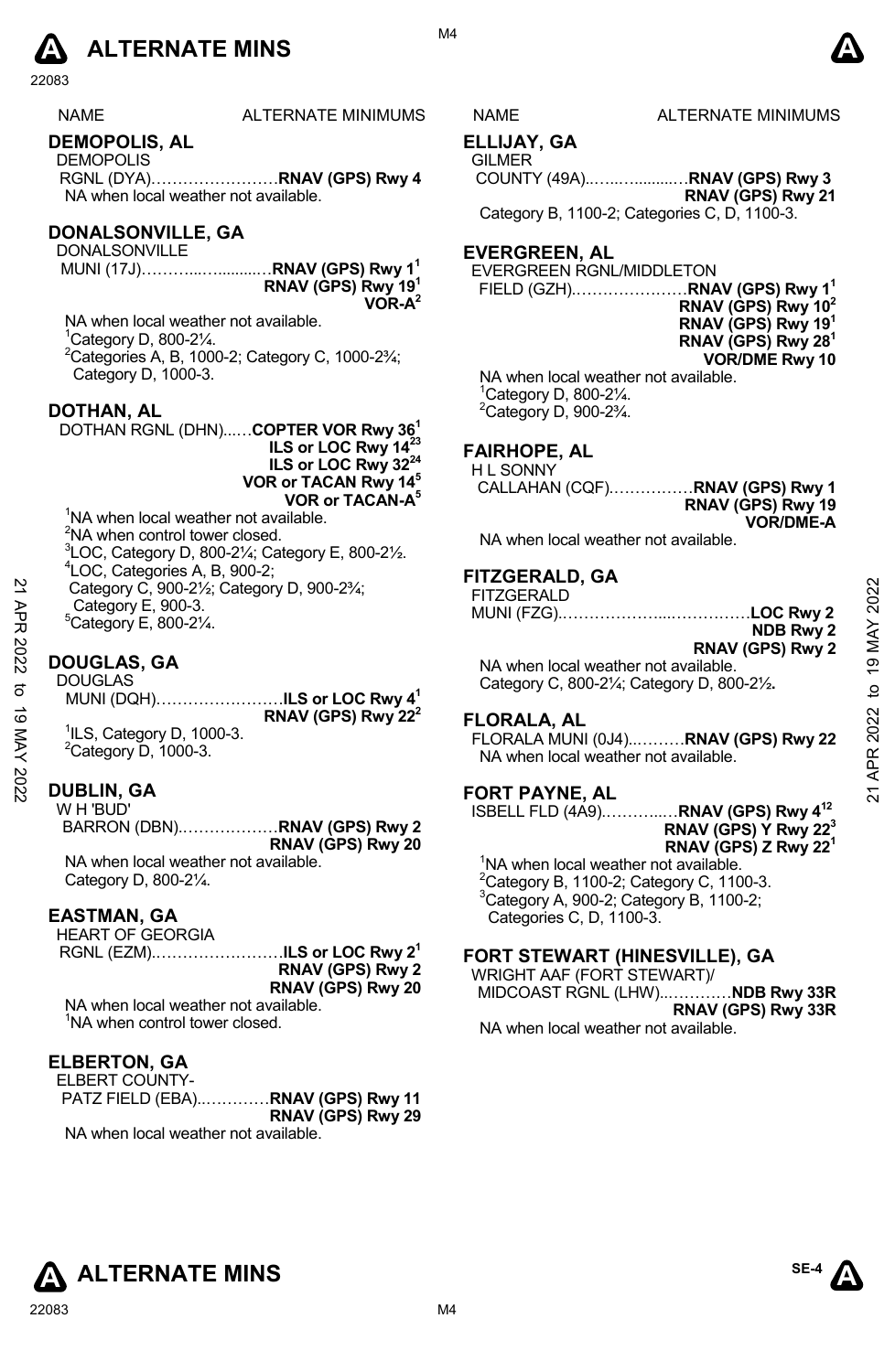

|             | zzuos                                                                                                                                                                                           |                                                                                                                                     |                                                  |                                                                                                                                                                                                                                                                                                                                                                                   |                               |
|-------------|-------------------------------------------------------------------------------------------------------------------------------------------------------------------------------------------------|-------------------------------------------------------------------------------------------------------------------------------------|--------------------------------------------------|-----------------------------------------------------------------------------------------------------------------------------------------------------------------------------------------------------------------------------------------------------------------------------------------------------------------------------------------------------------------------------------|-------------------------------|
|             | NAME                                                                                                                                                                                            | ALTERNATE MINIMUMS                                                                                                                  | NAME                                             | ALTERNATE MINIMUMS                                                                                                                                                                                                                                                                                                                                                                |                               |
|             | <b>GADSDEN, AL</b><br>NORTHEAST ALABAMA                                                                                                                                                         | RNAV (GPS) Rwy $62$<br>RNAV (GPS) Rwy 18 <sup>3</sup><br>RNAV (GPS) Rwy 24<br>RNAV (GPS) Rwy 36 <sup>4</sup><br>VOR Rwy $6^2$       | <b>HOMERVILLE, GA</b>                            | HOMERVILLE (HOE)NDB Rwy 14<br>RNAV (GPS) Rwy 14<br>RNAV (GPS) Rwy 32<br><b>VOR/DME-A</b><br>NA when local weather not available.<br>Category C, 800-21/4; Category D, 800-21/2.                                                                                                                                                                                                   |                               |
|             | NA when local weather not available.<br><sup>2</sup> Category C, 900-21/ <sub>2</sub> ; Category D, 1200-3.<br><sup>4</sup> Categories A, B, 1100-2; Category C, 1100-3;<br>Category D, 1200-3. | ${}^{1}$ LOC, Category C, 900-2 $\frac{1}{2}$ ; Category D, 1200-3.<br><sup>3</sup> Categories A, B, C, 1100-4; Category D, 1200-4. | <b>HUNTSVILLE, AL</b>                            | HUNTSVILLE INTL-CARL T JONES<br>FLD (HSV)ILS or LOC Rwy 18L <sup>12</sup><br>ILS or LOC Rwy 18R <sup>12</sup><br>ILS or LOC Rwy 36L <sup>12</sup><br>ILS or LOC Rwy 36R <sup>12</sup><br>RADAR-134                                                                                                                                                                                |                               |
|             | <b>GAINESVILLE, GA</b><br><b>LEE GILMER</b><br>NA when local weather not available.<br>$1$ LOC, Category D, 800-2 $\frac{1}{2}$ .<br><sup>2</sup> Category D, 800-21/2.                         | MEML (GVL)ILS or LOC Rwy 5 <sup>1</sup><br>NDB Rwy $5^2$<br>RNAV (GPS) Rwy $5^2$<br>RNAV (GPS) Rwy $23^2$                           | $5$ Category E, 800-2 $\frac{1}{4}$ .            | RNAV (GPS) Rwy 18L <sup>5</sup><br>RNAV (GPS) Rwy 18R <sup>15</sup><br>RNAV (GPS) Rwy 36L <sup>15</sup><br>RNAV (GPS) Rwy 36R <sup>1</sup><br><sup>1</sup> NA when local weather not available.<br>$2$ LOC, Category E, 800-2 $\frac{1}{4}$ .<br><sup>3</sup> NA when control tower closed.<br>${}_{.}^{4}$ Category D, 800-21/ <sub>4</sub> ; Category E, 800-21/ <sub>2</sub> . |                               |
| 21 APR 2022 | <b>GREENSBORO, GA</b><br><b>GREENE COUNTY</b>                                                                                                                                                   | RNAV (GPS) Rwy 25 <sup>12</sup><br>$VOR-B12$                                                                                        |                                                  | HUNTSVILLE EXECUTIVE TOM SHARP JR<br>FIELD (MDQ)ILS or LOC Rwy 18 <sup>1</sup><br>RNAV (GPS) Rwy 18 $2$<br>RNAV (GPS) Rwy 36 <sup>2</sup><br>$VOR-B2$                                                                                                                                                                                                                             | 2022<br>MAY<br>$\overline{9}$ |
| đ           | ${}^{1}$ Category D, 800-2 $\frac{1}{2}$ .<br><sup>2</sup> NA when local weather not available.                                                                                                 |                                                                                                                                     |                                                  | ${}^{1}$ LOC, Category C, 800-2¼; Category D, 1300-3.<br><sup>2</sup> Category C, 800-21/ <sub>4</sub> ; Category D, 1300-3.                                                                                                                                                                                                                                                      | $\overline{a}$                |
| 19 MAY 2022 | <b>GULF SHORES, AL</b><br>GULF SHORES INTL/JACK EDWARDS                                                                                                                                         | RNAV (GPS) Rwy 9 <sup>2</sup><br>RNAV (GPS) Rwy 27 <sup>2</sup>                                                                     | <b>JASPER, AL</b><br><b>WALKER COUNTY/</b>       | BEVILL FLD (JFX)RNAV (GPS) Rwy 9<br>RNAV (GPS) Rwy 27<br><b>VOR/DME-A</b>                                                                                                                                                                                                                                                                                                         | APR 2022<br>$\overline{2}$    |
|             | NA when local weather not available.<br>$^1$ ILS, Category C, 800-2; Category D, 800-2 $\frac{1}{4}$ ;<br>LOC, Category D, 800-21/4.<br><sup>2</sup> Category D, 800-21/4.                      |                                                                                                                                     | Category D, 900-23/4.<br><b>JEFFERSON, GA</b>    | NA when local weather not available.                                                                                                                                                                                                                                                                                                                                              |                               |
|             | <b>HALEYVILLE, AL</b><br>NA when local weather not available.                                                                                                                                   | POSEY FIELD (1M4) RNAV (GPS) Rwy 18<br>RNAV (GPS) Rwy 36                                                                            | <b>JACKSON</b>                                   | COUNTY (JCA)RNAV (GPS) Rwy 17<br>RNAV (GPS) Rwy 35<br>NA when local weather not available.                                                                                                                                                                                                                                                                                        |                               |
|             | <b>HAZLEHURST, GA</b><br>HAZI FHURST (AZE)                                                                                                                                                      | RNAV (GPS) Rwy 14                                                                                                                   | <b>JESUP, GA</b><br>JESUP-WAYNE<br>COLINTY (JES) | <b>RNAV (GPS) Rwy 29</b>                                                                                                                                                                                                                                                                                                                                                          |                               |
|             |                                                                                                                                                                                                 |                                                                                                                                     |                                                  |                                                                                                                                                                                                                                                                                                                                                                                   |                               |

HAZLEHURST (AZE)..….....…**RNAV (GPS) Rwy 14** Category D, 900-2½.

#### **HEADLAND, AL**

HEADLAND MUNI (HDL)……...**RNAV (GPS) Rwy 9 RNAV (GPS) Rwy 27** NA when local weather not available.

GPS) Rwy 29 Category D, 800-21/4.

#### **LAFAYETTE, GA**  BARWICK

LAFAYETTE (9A5).……………**RNAV (GPS) Rwy 2 RNAV (GPS) Rwy 20** 

NA when local weather not available. Category A, 900-2.



22083 M5



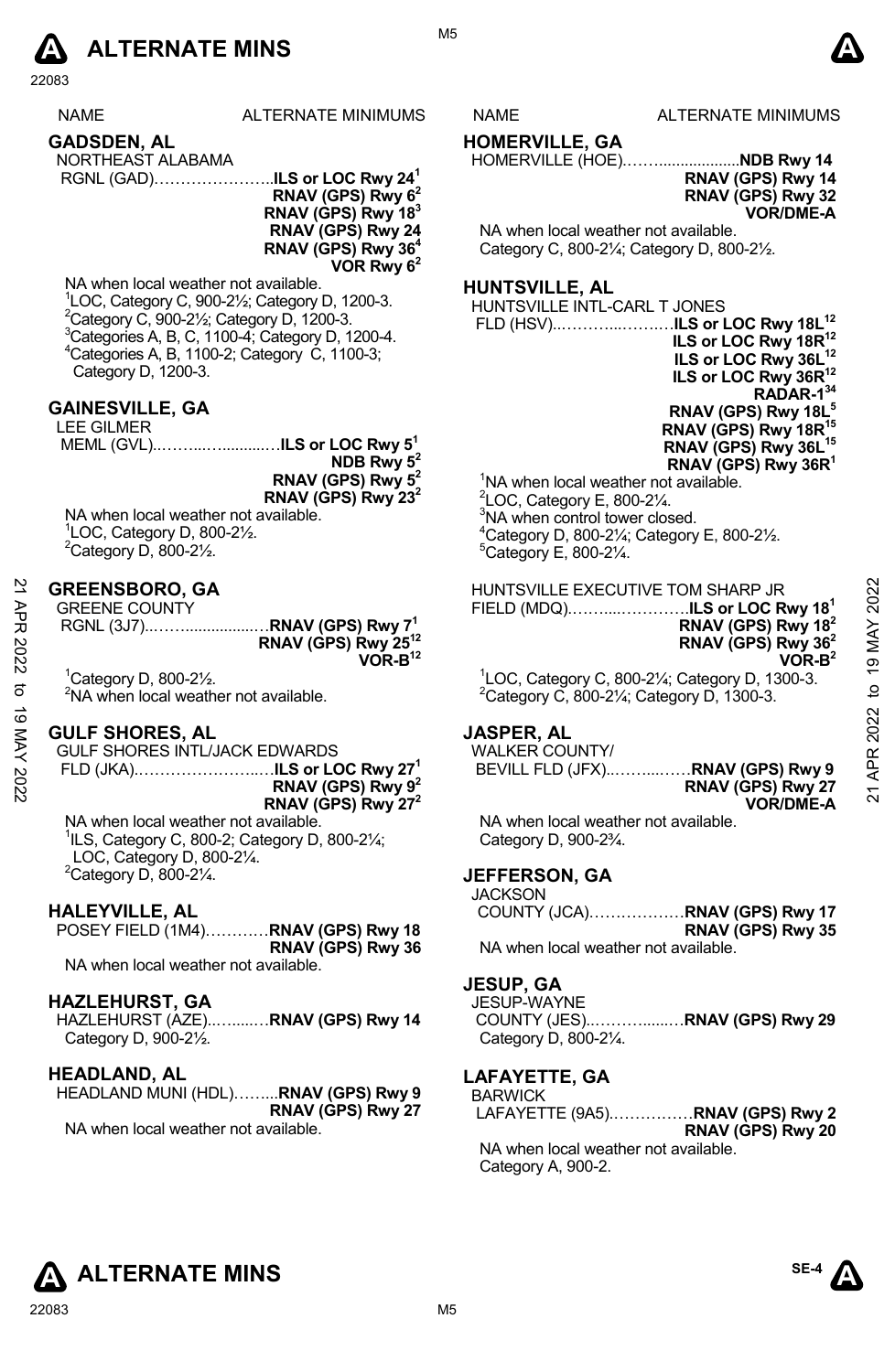

| <b>NAME</b> | ALTERNATE MINIMUMS |
|-------------|--------------------|
|-------------|--------------------|

# **LAGRANGE, GA**

LAGRANGE/

CALLAWAY (LGC)..…………...**RNAV (GPS) Rwy 3** 

**RNAV (GPS) Rwy 13 RNAV (GPS) Rwy 311** 

Category C, 900-2½; Category D, 1000-3. <sup>1</sup>NA when local weather not available.

#### **LAWRENCEVILLE, GA**

GWINNETT COUNTY/ BRISCOE FLD (LZU).…...……**ILS or LOC Rwy 25 RNAV (GPS) Rwy 7** 

**RNAV (GPS) Rwy 25**  NA when local weather not available.

#### **MACON, GA**

MIDDLE GEORGIA RGNL (MCN)…………………**ILS or LOC Rwy 512** 

- **RNAV (GPS) Rwy 53 RNAV (GPS) Rwy 143 RNAV (GPS) Rwy 233 RNAV (GPS) Rwy 323** 
	- **VOR Rwy 144**
	- **VOR Rwy 235**
- <sup>1</sup>NA when control tower closed.
- $^{2}$ LOC, Category, D, 800-21⁄<sub>2</sub>; Category E, 900-3.
- Category D, 800-2½.
- 4 Categories A, B, 1000-2; Category C, 1000-2¾; Category D, 1000-3.
- 5 Categories A, B, 1300-2; Categories C, D, 1300-3.

### **MC RAE, GA**

TELFAIR- WHEELER (MQW)…………...**RNAV (GPS) Rwy 31** 

**RNAV (GPS) Rwy 212**  NA when local weather not available.

<sup>1</sup>Categories A, B, 1000-2; Categories C, D, 1000-3. Category C, 800-2¼; Category D, 1000-3.

# **MILLEDGEVILLE, GA**

| <b>BALDWIN COUNTY</b> |                             |
|-----------------------|-----------------------------|
|                       | RGNL (MLJ)RNAV (GPS) Rwy 10 |
|                       | RNAV (GPS) Rwy 28           |

NA when local weather not available. Category D, 900-3.

# **MILLEN, GA**

|                                                  | RNAV (GPS) Rwy 35 |
|--------------------------------------------------|-------------------|
| $\sim$ $\sim$ $\sim$ $\sim$ $\sim$ $\sim$ $\sim$ |                   |

Category D, 800-2½.

# S NAME ALTERNATE MINIMUMS

# **MOBILE, AL**

MOBILE

DOWNTOWN (BFM)………**ILS or LOC Rwy 32123 RNAV (GPS) Rwy 1414 RNAV (GPS) Rwy 1814 RNAV (GPS) Rwy 3214 RNAV (GPS) Rwy 3614 VOR Rwy 144 VOR Rwy 184 VOR Rwy 3214**

<sup>1</sup>NA when local weather not available. <sup>2</sup>NA when control tower closed. <sup>3</sup>ILS, Categories A, B, C, 700-2; Category D, 1100-3; LOC, Category D, 1100-3. 4 Category D, 1100-3.

MOBILE RGNL (MOB).……..…**ILS or LOC Rwy 15 ILS or LOC Rwy 33**  NA when control tower closed.

### **MONROE, GA**

CY NUNNALY MEML (D73)..........................…**RNAV (GPS) Rwy 3**  NA when local weather not available.

#### **MONTGOMERY, AL**

MONTGOMERY RGNL (DANNELY FLD) (MGM)……**ILS or LOC Rwy 1013 ILS Y or LOC Rwy 2813 RNAV (GPS) Rwy 102 RNAV (GPS) Rwy 282**  1 ILS, Category D, 700-2; Category E, 700-2¼; LOC, Category E, 800-2¼. 21 All  $22$  MC RAE, GA<br>  $24$  MCRIENT (DANNELY FLD) (MGM)......ILS or LOC Rwy 10<sup>13</sup><br>
21  $2$  Category D, 800-21⁄2.<br>
<sup>21</sup> Categories A, B, 1000-3.<br>
<sup>22</sup> Category D, 1000-3.<br>
<sup>22</sup> Category D, 1000-3.<br>
<sup>22</sup> Category B, 1900-3

 $2^2$ Category E, 800-2 $\frac{1}{4}$ . <sup>3</sup>NA when control tower closed.

# **MUSCLE SHOALS, AL**

NORTHWEST ALABAMA RGNL (MSL)..……........…**ILS Y or LOC Y Rwy 301 ILS Z or LOC Z Rwy 301 RNAV (GPS) Rwy 122 RNAV (GPS) Rwy 18 RNAV (GPS) Rwy 302 RNAV (GPS) Rwy 362 VOR Rwy 122** 

NA when local weather not available. 1 LOC, Category D, 800-2¼.  $2$ Category D, 800-2 $\frac{1}{4}$ .

### **MOULTRIE, GA**

MOULTRIE MUNI (MGR)……………………**NDB-A RNAV (GPS) Rwy 4 RNAV (GPS) Rwy 22** 

NA when local weather not available. Category D, 800-2½.

# **PRATTVILLE, AL**

PRATTVILLE - GROUBY FIELD (1A9).…………….....…**RNAV (GPS) Rwy 27**  Category C, 900-2½; Category D, 1000-3.



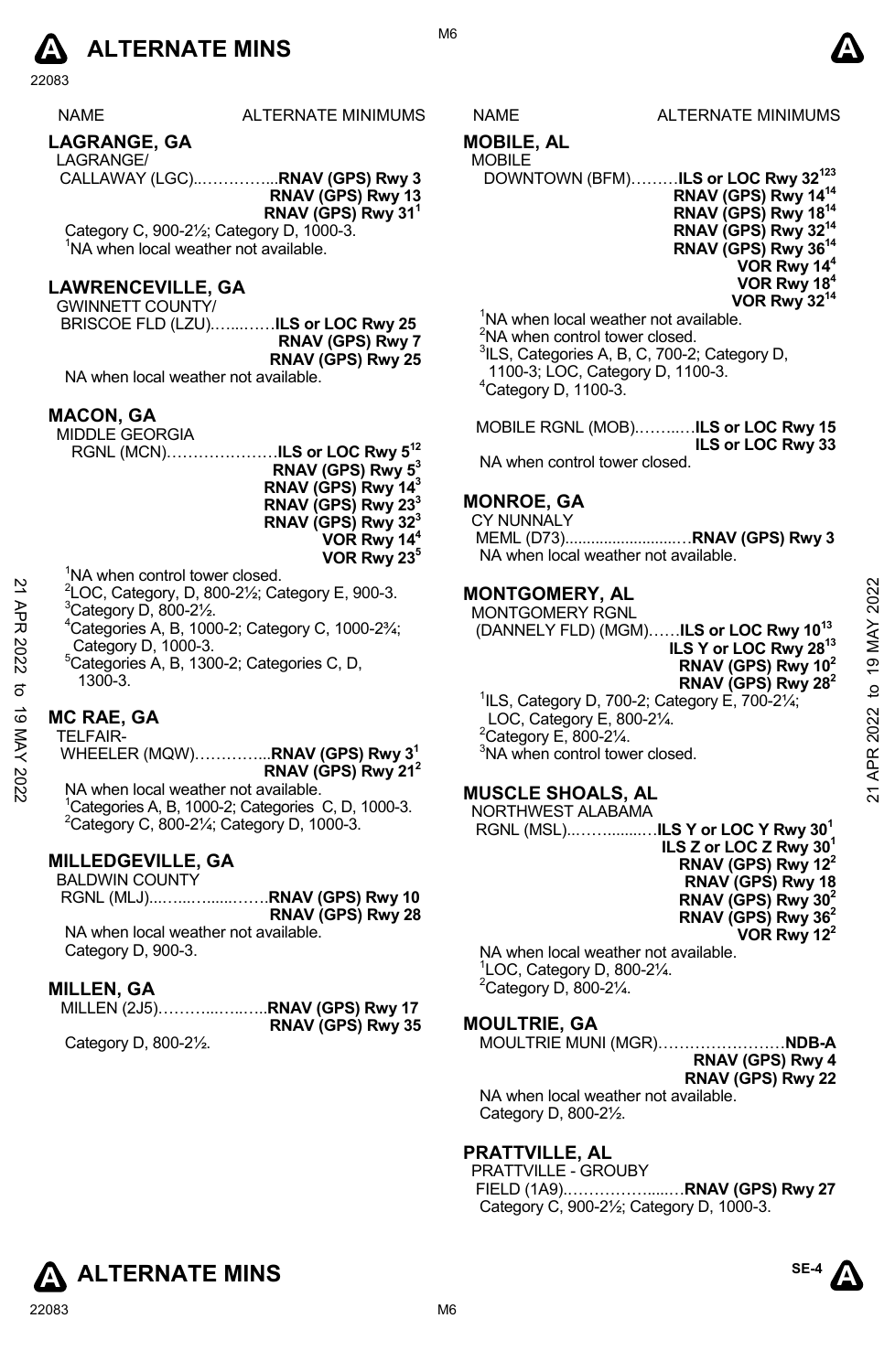

| <b>NAME</b> | <b>ALTERNATE MINIMUMS</b> | <b>IAME</b> | <b>ALTERNATE</b> |
|-------------|---------------------------|-------------|------------------|
|             |                           |             |                  |
|             |                           |             |                  |

**PELL CITY, AL** 

ST CLAIR COUNTY (PLR)..………………**RNAV (GPS) Rwy 3 RNAV (GPS) Rwy 21** 

NA when local weather not available. Category C, 800-2¼; Category D, 900-2¾.

#### **PINE MOUNTAIN, GA**

HARRIS

 COUNTY (PIM).………….....…**RNAV (GPS) Rwy 9 VOR-A** 

NA when local weather not available. Category C, 800-2¼; Category D, 1100-3.

#### **REDSTONE AAF (KHUA)**

REDSTONE ARSENAL, AL………………...**RNAV (GPS) Rwy 17 RNAV (GPS) Rwy 35** Category C, 800-2½; Categories D, E, 1100-3.

#### **REIDSVILLE, GA**

SWINTON SMITH FIELD AT REIDSVILLE MUNI (RVJ).……............…….**RNAV (GPS) Rwy 11**  NA when local weather not available.

#### **ROME, GA**

|      |                                                                          | $100 E$ , $1400$ , $0000$ , $0000$ , $000 E$ , $140$ |                 |
|------|--------------------------------------------------------------------------|------------------------------------------------------|-----------------|
| ЯPR  | <b>ROME, GA</b><br>RICHARD B RUSSELL RGNL - J H TOWERS                   | <b>SWAINSBORO, GA</b>                                | 2022            |
|      |                                                                          | <b>EAST GEORGIA</b>                                  |                 |
| 2022 | RNAV (GPS) Rwy 1 <sup>2</sup>                                            | RGNL (SBO) <b>ILS or LOC/DME Rwy 14<sup>1</sup></b>  | Ń               |
|      | RNAV (GPS) Rwy 7 <sup>2</sup>                                            | NDB Rwy $142$                                        | $\overline{19}$ |
|      | RNAV (GPS) Rwy 19 <sup>2</sup>                                           | RNAV (GPS) Rwy 14 <sup>2</sup>                       | $\overline{a}$  |
|      | RNAV (GPS) Rwy $25^2$                                                    | RNAV (GPS) Rwy $32^2$                                |                 |
| ಠ    | NA when local weather not available.                                     | NA when local weather not available.                 | 2022            |
|      | <sup>1</sup> LOC, Category C, 900-21/ <sub>2</sub> ; Category D, 1300-3. | $\degree$ LOC, Category D, 800-2 $\frac{1}{4}$ .     |                 |
| X    | $^{2}$ Category C, 900-2 $\frac{1}{2}$ ; Category D, 1300-3.             | $2$ Category D, 800-2 $\frac{1}{4}$ .                |                 |
|      | <b>SANDERSVILLE, GA</b>                                                  | <b>SYLACAUGA, AL</b>                                 | ম               |
|      |                                                                          |                                                      |                 |

### **SANDERSVILLE, GA**

KAOLIN FIELD (OKZ)..........…**RNAV (GPS) Rwy 13 RNAV (GPS) Rwy 31**  NA when local weather not available. Category C, 900-2¼.

#### **SAVANNAH, GA**

SAVANNAH/HILTON HEAD INTL (SAV)..……………**ILS or LOC Rwy 112 ILS or LOC Rwy 1012 RNAV (GPS) Rwy 134 RNAV (GPS) Rwy 1034 RNAV (GPS) Rwy 1934 RNAV (GPS) Z Rwy 2834 VOR/DME-A35 VOR/DME or TACAN Rwy 135 VOR/DME or TACAN Rwy 1935**

<sup>1</sup>NA when control tower closed.  $2^2$ LOC, Category D, 800-2 $\frac{1}{4}$ . <sup>3</sup>NA when local weather not available.  $4$ Category D, 800-2 $\frac{1}{4}$ . 5 Category D, 800-2¼; Category E, 900-3.

# **SCOTTSBORO, AL**

#### SCOTTSBORO-MUNI-WORD

FIELD (4A6)………….………..**RNAV (GPS) Rwy 4 RNAV (GPS) Rwy 22** Category A, 1000-2; Category B, 1100-2; Categories C, D, 1200-3.

# **SELMA, AL**

CRAIG

FIELD (SEM)..……….……**ILS Y or LOC Y Rwy 332**

**ILS Z or LOC Z Rwy 332 RNAV (GPS) Rwy 151 RNAV (GPS) Rwy 331**

NA when local weather not available. 1 Category D, 900-2¾. 2 ILS, LOC, Category D, 900-2¾.

#### **STATESBORO, GA**

STATESBORO-BULLOCH COUNTY (TBR)..………………**ILS or LOC Rwy 322**

**RNAV (GPS) Rwy 321**  NA when local weather not available. 1 Category D, 800-2¼. <sup>2</sup>ILS, Categories B, C, 700-2; Category D, 700-2 ¼; LOC, Category D, 800-2¼.

#### **SWAINSBORO, GA**

#### **SYLACAUGA, AL**

MERKEL FIELD SYLACAUGA MUNI (SCD)……………………**RNAV (GPS) Rwy 9**

**RNAV (GPS) Rwy 27**  NA when local weather not available. Category B, 900-2; Category C, 1100-3; Category D, 1200-3.

## **SYLVANIA, GA**

**PLANTATION** 

 AIRPARK (JYL)..……………...**RNAV (GPS) Rwy 5 RNAV (GPS) Rwy 23** 

NA when local weather not available. Category D, 900-2¾.

# **TALLADEGA, AL**

TALLADEGA

MUNI (ASN)..…………..………**RNAV (GPS) Rwy 4**  NA when local weather not available. Category C, 900-2½; Category D, 1000-3.







M7